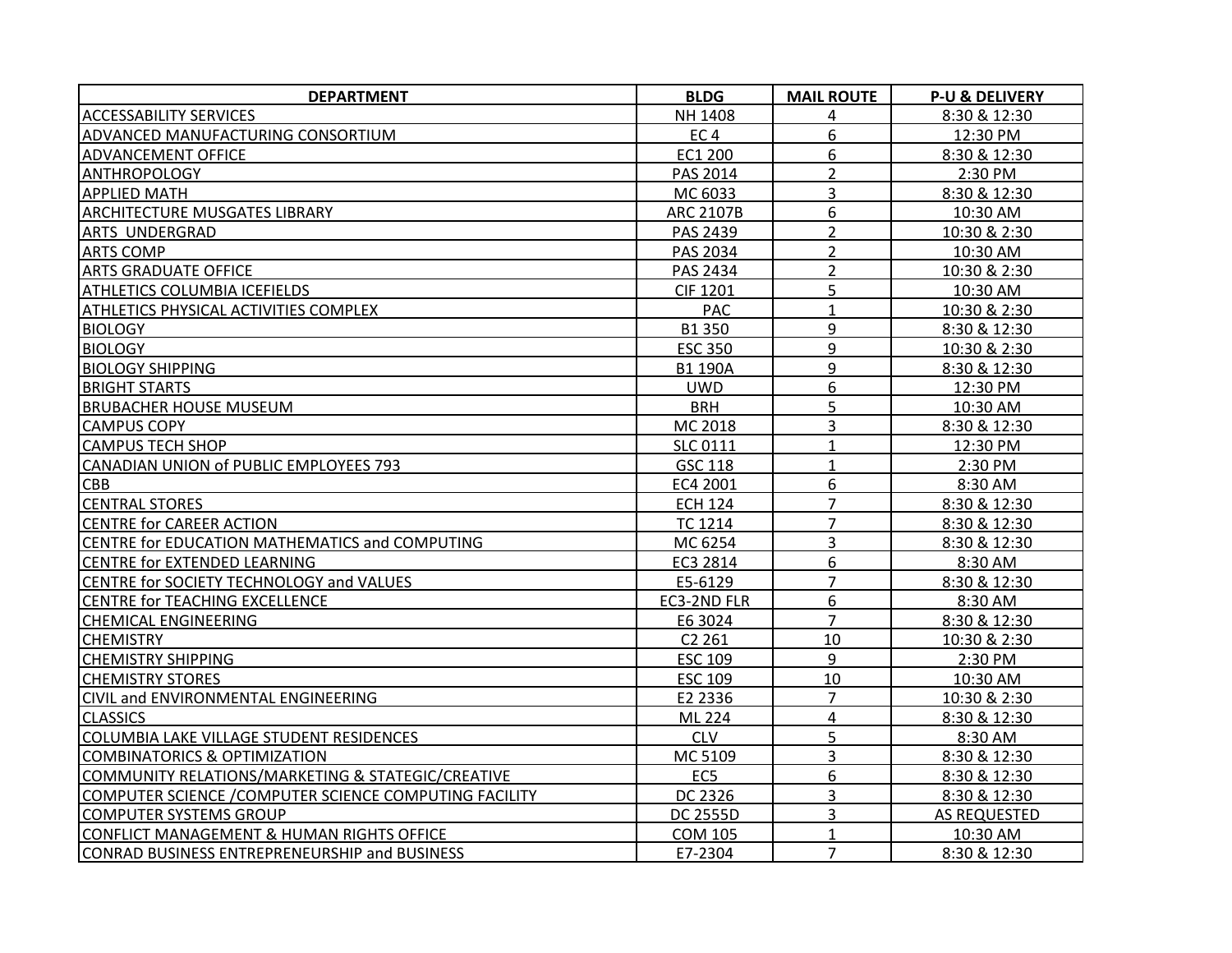| <b>DEPARTMENT</b>                                  | <b>BLDG</b>      | <b>MAIL ROUTE</b> | <b>P-U &amp; DELIVERY</b> |
|----------------------------------------------------|------------------|-------------------|---------------------------|
| CONRAD GREBEL MILTON GOOD LIBRARY                  | <b>CGR 3100B</b> | 5                 | 8:30 AM                   |
| CONRAD GREBEL UNIVERSITY COLLEGE                   | <b>CGR 2130</b>  | 5                 | 8:30 AM                   |
| <b>CORE</b>                                        | <b>OPT 388</b>   | 6                 | 12:30 PM                  |
| CO-OPERATIVE EDUCATION & CAREER SERVICES           | <b>TC 3117</b>   | $\overline{7}$    | 8:30 & 12:30              |
| <b>COUNSELLING SERVICES</b>                        | NH 2401          | 4                 | 8:30 & 12:30              |
| <b>CREDIT UNION</b>                                | <b>TT</b>        | 5                 | 10:30 AM                  |
| <b>DEAN of APPLIED HEALTH SCIENCE</b>              | <b>BMH 3123</b>  | $\mathbf{1}$      | 10:30 & 2:30              |
| <b>DEAN OF ARTS</b>                                | PAS 2403         | $\overline{2}$    | 10:30 & 2:30              |
| DEAN of ENGINEERING                                | E7-7302          | $\overline{7}$    | 8:30 & 12:30              |
| DEAN OF ENVIRONMENT                                | EV1 330          | $\overline{2}$    | 10:30 & 2:30              |
| <b>DEAN OF MATH</b>                                | MC 5209          | 3                 | 8:30 & 12:30              |
| <b>DEAN of SCIENCE</b>                             | <b>ESC 250</b>   | 9                 | 10:30 & 2:30              |
| <b>DEAN OF SCIENCE ANNEX</b>                       | PHY 2008         | 10                | 10:30 AM                  |
| <b>DIGITAL MEDIA STRATFORD</b>                     | <b>DMS</b>       | 5                 | 12:30 PM                  |
| DRAMA/SPEECH COMMUNICATION                         | <b>ML 119A</b>   | 4                 | 12:30 PM                  |
| <b>EARTH &amp; ENVIRONMENTAL SCIENCE</b>           | <b>EIT 2031</b>  | 10                | 10:30 & 2:30              |
| <b>ECONOMICS</b>                                   | <b>HH231</b>     | $\overline{2}$    | 10:30 & 2:30              |
| ELECTRICAL and COMPUTER ENGINEERING                | E2 3349          | $\overline{7}$    | 10:30 AM                  |
| ELECTRICAL and COMPUTER ENGINEERING                | <b>EIT 3028</b>  | 10                | 10:30 & 2:30              |
| <b>ENGINEERING COMPUTING</b>                       | <b>DWE 2513R</b> | $\overline{7}$    | 2:30 PM                   |
| <b>ENGINEERING GRADUATE OFFICE</b>                 | E7-7302          | $\overline{7}$    | 8:30 & 12:30              |
| <b>ENGINEERING MACHINE SHOP</b>                    | E3 2121A         | $\overline{7}$    | 10:30 AM                  |
| <b>ENGINEERING MACHINE SHOP RECEIVING</b>          | E3 2121E         | $\overline{7}$    | 10:30 AM                  |
| <b>ENGINEERING SOCIETY</b>                         | <b>CPH 1327</b>  | $\overline{7}$    | 2:30 PM                   |
| ENGINEERING UNDERGRAD & OUTREACH                   | E7-1326          | $\overline{7}$    | 8:30 & 12:30              |
| <b>ENGLISH</b>                                     | <b>HH 229</b>    | $\overline{2}$    | 10:30 & 2:30              |
| <b>EQUITY OFFICE</b>                               | EC1 138          | 6                 | 12:30 PM                  |
| <b>FACULTY ASSOCIATION</b>                         | MC 4001          | 3                 | 8:30 AM                   |
| <b>FEDERATION OF STUDENTS</b>                      | <b>SLC 1116G</b> | $\mathbf{1}$      | 10:30 & 2:30              |
| <b>FINANCE</b>                                     | EC5 4804         | 6                 | 8:30 & 12:30              |
| <b>FINE ARTS</b>                                   | <b>ECH 1206</b>  | $\overline{7}$    | 10:30 AM                  |
| <b>FOOD SERVICES</b>                               | EC <sub>3</sub>  | 6                 | 8:30 AM                   |
| <b>FRENCH</b>                                      | <b>ML354A</b>    | 4                 | 8:30 & 12:30              |
| <b>GAMES INSTITUTE</b>                             | EC 1 143         | 6                 | 12:30 PM                  |
| <b>GEOGRAPHY and ENVIROMENTAL MANAGEMENT</b>       | EV1 319          | $\overline{2}$    | 10:30 & 2:30              |
| <b>GERMAN and SLAVIC LANGUAGES and LITERATURES</b> | ML 220           | 4                 | 8:30 & 12:30              |
| <b>GRAD STUDENT ASSOC.</b>                         | MC 2029          | 3                 | 10:30 AM                  |
| <b>GRADUATE STUDIES OFFICE</b>                     | NH 2201          | 4                 | 8:30 & 12:30              |
| <b>HEALTH SERVICES</b>                             | <b>HS 124</b>    | 5                 | 8:30 AM                   |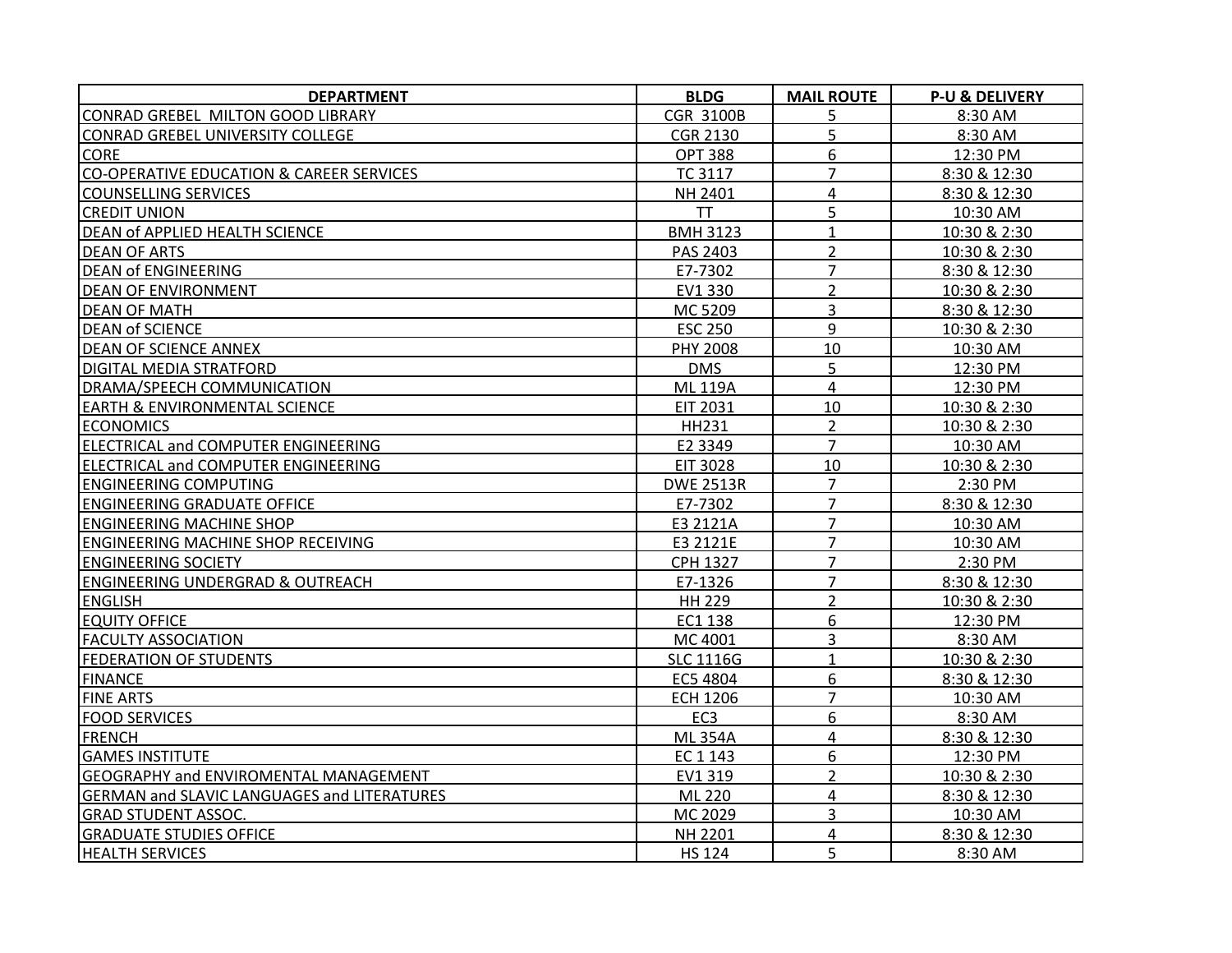| <b>DEPARTMENT</b>                            | <b>BLDG</b>     | <b>MAIL ROUTE</b> | <b>P-U &amp; DELIVERY</b> |
|----------------------------------------------|-----------------|-------------------|---------------------------|
| <b>HISTORY</b>                               | <b>HH 137A</b>  | $\overline{2}$    | 10:30 & 2:30              |
| HUMAN RESOURCES                              | EC1 1103        | 6                 | 8:30 & 12:30              |
| <b>INFORMATION SYSTEMS &amp; TECHNOLOGY</b>  | EC2 128         | 6                 | 8:30 & 12:30              |
| INSTITUTE for COMPUTER RESEARCH              | DC 1330         | 3                 | 8:30 & 12:30              |
| INSTITUTE for QUANTUM COMPUTING              | QNC 3102        | 9                 | 8:30 & 12:30              |
| INSTITUTIONAL ANALYSIS & PLANNING            | NH 3041         | $\overline{4}$    | 8:30 & 12:30              |
| INTERNATIONAL TOBACCO CONTROL                | TT              | 5                 | 10:30 AM                  |
| <b>KEY CONTROL</b>                           | GSC 1102        | $\mathbf{1}$      | 10:30 & 2:30              |
| <b>KINESIOLOGY</b>                           | <b>BMH 1120</b> | $\mathbf{1}$      | 2:30 PM                   |
| <b>KINESIOLOGY</b>                           | <b>BMH 3047</b> | $\mathbf{1}$      | 10:30 & 2:30              |
| MACKENZIE KING VILLAGE RESIDENCE             | <b>MKV 002</b>  | 5                 | 10:30 AM                  |
| <b>MANAGEMENT SCIENCE</b>                    | CPH 4309        | $\overline{7}$    | 10:30 & 2:30              |
| <b>MAPPING ANALYSIS &amp; DESIGN</b>         | EV2 1008        | $\overline{2}$    | 10:30 AM                  |
| MARKETING & UNDERGRAD RECRUITMENT            | NH 1101         | 4                 | 8:30 & 12:30              |
| MATH FACULTY COMPUTING FACILITY              | MC 3065         | 3                 | 8:30 & 12:30              |
| <b>MATH GRADUATE OFFICE</b>                  | MC 5209         | 3                 | 8:30 & 12:30              |
| <b>MATH SOCIETY</b>                          | MC 3038         | $\overline{3}$    | 12:30 PM                  |
| <b>MATH UNDERGRAD OFFICE</b>                 | MC 4019         | 3                 | 8:30 & 12:30              |
| MECHANICAL and MECHATRONIC ENGINEERING       | E5 3001         | $\overline{7}$    | 8:30 & 12:30              |
| MECHANICAL and MECHATRONIC ENGINEERING / ERC | <b>ERC 3011</b> | $\mathbf{1}$      | 2:30 PM                   |
| MINOTA HAGEY RESIDENCE (VELOCITY)            | <b>MHR 139</b>  | $\overline{7}$    | 10:30 AM                  |
| <b>OFF CAMPUS HOUSING</b>                    | <b>SLC 0134</b> | $\mathbf{1}$      | 12:30 PM                  |
| <b>OFFICE of ADVANCEMENT</b>                 | EC1 200         | 6                 | 8:30 & 12:30              |
| <b>OFFICE OF GENERAL COUNCIL</b>             | NH 3007         | $\overline{4}$    | 8:30 & 12:30              |
| <b>OFFICE OF RESEARCH</b>                    | EC <sub>5</sub> | 6                 | 8:30 & 12:30              |
| <b>OHD</b>                                   | MC 4054         | 3                 | 12:30 PM                  |
| <b>OPTOMETRY CLINIC</b>                      | <b>IHB 1103</b> | 6                 | 2:30 PM                   |
| <b>OPTOMETRY OFFICE</b>                      | <b>OPT 301</b>  | 6                 | 8:30 & 12:30              |
| <b>PARKING</b>                               | GSC 1112        | $\mathbf{1}$      | 10:30 & 2:30              |
| PAYROLL                                      | EC1-1103        | 6                 | 8:30 & 12:30              |
| PHARMACY LIBRARY                             | <b>PHR 006</b>  | 6                 | 2:30 PM                   |
| <b>PHILOSOPHY</b>                            | HH 365          | $\overline{2}$    | 10:30 & 2:30              |
| <b>PHYSICS</b>                               | <b>PHY 262</b>  | 10                | 10:30 & 2:30              |
| <b>PLANT OPERATIONS</b>                      | GSC 202         | $\mathbf{1}$      | 10:30 & 2:30              |
| <b>POLICE</b>                                | <b>COM 151</b>  | $\mathbf{1}$      | 10:30 & 2:30              |
| POLITICAL SCIENCE                            | <b>HH 342</b>   | $\overline{2}$    | 10:30 & 2:30              |
| <b>PRESIDENT VICE CHANCELLOR</b>             | NH 3073         | 4                 | 8:30 & 12:30              |
| PRINT & RETAIL SOLUTIONS                     | <b>SCH 017</b>  | $\overline{7}$    | 12:30 PM                  |
| <b>PROCUREMENT &amp; CONTRACT SERVICES</b>   | EC2 114         | 6                 | 8:30 & 12:30              |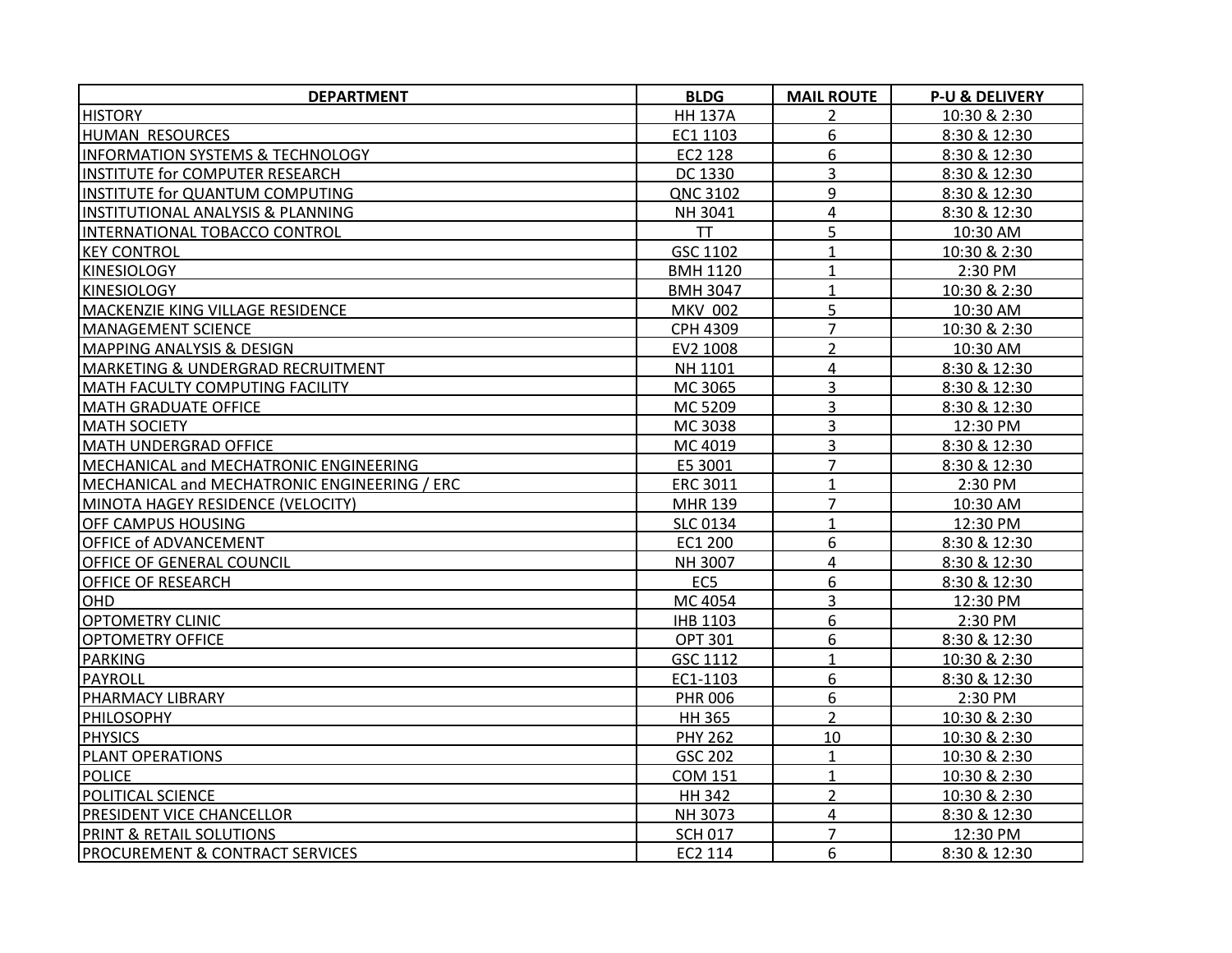| <b>DEPARTMENT</b>                                   | <b>BLDG</b>      | <b>MAIL ROUTE</b> | <b>P-U &amp; DELIVERY</b> |
|-----------------------------------------------------|------------------|-------------------|---------------------------|
| PROFESSIONAL DEVELOPMENT                            | EC3 1163         | 6                 | 12:30 PM                  |
| PROPEL CENTRE for POPULATION HEALTH IMPACT          | <b>TT</b>        | 5                 | 10:30 AM                  |
| <b>PSYCHOLOGY</b>                                   | PAS 3021A        | $\overline{2}$    | 10:30 & 2:30              |
| PURE MATH                                           | MC 5307          | 3                 | 8:30 & 12:30              |
| <b>RECREATION &amp; LEISURE STUDIES</b>             | <b>BMH 2216A</b> | $\mathbf{1}$      | 10:30 & 2:30              |
| <b>REGISTRAR</b>                                    | NH 2025          | 4                 | 8:30 & 12:30              |
| <b>RELIGIOUS STUDIES</b>                            | PAS 1057         | $\overline{2}$    | 2:30 PM                   |
| <b>RENISON LUSI WONG LIBRARY</b>                    | <b>REN</b>       | 5                 | 8:30 AM                   |
| <b>RENISON UNIVERSITY COLLEGE</b>                   | <b>REN</b>       | 5                 | 8:30 AM                   |
| <b>RON EYDT VILLAGE RESIDENCE</b>                   | <b>REV</b>       | 5                 | 10:30 AM                  |
| <b>SAFETY OFFICE</b>                                | <b>COM 105</b>   | $\mathbf{1}$      | 10:30 & 2:30              |
| <b>SCHEDULING &amp; EXAMINATIONS</b>                | NH 1122          | 4                 | 8:30 & 12:30              |
| <b>SCHOOL of ACCOUNTING &amp; FINANCE</b>           | HH 3157          | $\overline{2}$    | 10:30 & 2:30              |
| <b>SCHOOL of ARCHITECTURE</b>                       | <b>ARC 2102</b>  | 6                 | 10:30 AM                  |
| SCHOOL of ENVIROMENT, ENTERPRIZE and DEVELOPMENT    | EV3 4324         | $\overline{2}$    | 10:30 AM                  |
| SCHOOL of ENVIRONMENT, RESOURSES and SUSTAINABILITY | EV2 2014         | $\overline{2}$    | 10:30 & 2:30              |
| <b>SCHOOL OF MEDICINE</b>                           | <b>IHB 3031</b>  | 6                 | 2:30 PM                   |
| <b>SCHOOL of PHARMACY</b>                           | PHR 1001         | 6                 | 2:30 PM                   |
| SCHOOL of PUBLIC HEALTH and HEALTH SYSTEMS          | <b>BMH 2704</b>  | $\mathbf{1}$      | 10:30 & 2:30              |
| SCHOOL of URBAN and REGIONAL PLANNING               | EV3 3207         | $\overline{2}$    | 10:30 & 2:30              |
| <b>SCIENCE TECHNICAL SERVICES</b>                   | <b>PHY 328</b>   | 10                | 10:30 AM                  |
| <b>SCIENCE UNDERGRAD</b>                            | <b>STC 2064</b>  | 9                 | 8:30 AM                   |
| SECRETARIAT                                         | NH 3060          | 4                 | 8:30 & 12:30              |
| <b>SOCIOLOGY &amp; LEGAL STUDIES</b>                | PAS 2044         | $\overline{2}$    | 10:30 & 2:30              |
| <b>SPANISH</b>                                      | ML 316           | 4                 | 12:30 PM                  |
| <b>SPEECH COMMUNICATION</b>                         | ML 232           | 4                 | 8:30 AM                   |
| ST. JEROMES LIBRARY                                 | STJ 2013         | 5                 | 8:30 AM                   |
| <b>ST. JEROMES UNIVERSITY COLLEGE</b>               | STJ              | 5                 | 8:30 AM                   |
| <b>ST. PAULS UNIVERSITY COLLEGE</b>                 | <b>STP</b>       | 5                 | 8:30 AM                   |
| <b>STAFF ASSOCIATION</b>                            | DC 3603          | 3                 | 8:30 AM                   |
| STATISTICS and ACTUARIAL SCIENCE                    | M3 3118          | 3                 | 8:30 & 12:30              |
| <b>STUDENT ACCOUNTS</b>                             | EC5-4804         | 6                 | 8:30 & 12:30              |
| STUDENT AWARDS & FINANCIAL AID                      | NH 1016          | 4                 | 8:30 & 12:30              |
| <b>STUDENT SUCCESS OFFICE</b>                       | MC 2044          | 3                 | 8:30 AM                   |
| <b>STUDENT SUCCESS OFFICE</b>                       | <b>SCH 217</b>   | $\overline{7}$    | 8:30 & 12:30              |
| SYSTEMS DESIGN ENGINEERING                          | E5 6129          | $\overline{7}$    | 8:30 & 12:30              |
| <b>THEATRE CENTRE</b>                               | HH 161           | $\overline{2}$    | 2:30 PM                   |
| <b>TOOL CRIB</b>                                    | <b>GSC</b>       | <b>BT</b>         | 8:00 & 1:00               |
| <b>TURNKEY DESK</b>                                 | <b>SLC GREAT</b> | $\mathbf{1}$      | 8:30 & 12:30              |